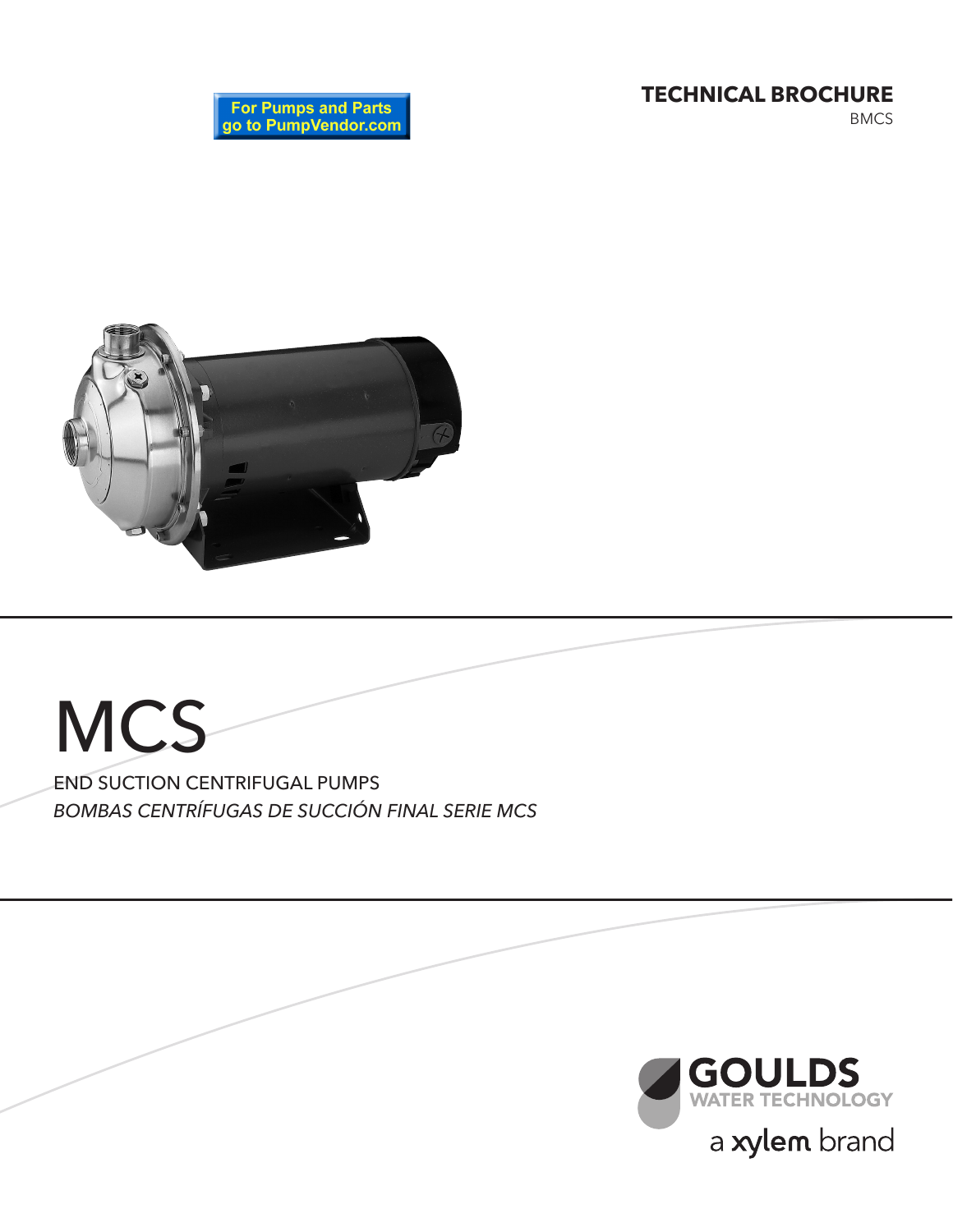# Commercial Water

## **A FULL RANGE OF PRODUCT FEATURES**  *UN PRODUCTO CON UNA AMPLIA GAMA DE CARACTERÍSTICAS*

**Superior Materials of Construction:** AISI 304 and 316L stainless steel liquid handling components for corrosion resistance, quality appearance, and improved strength and ductility.

**High Efficiency Impeller:**  Enclosed impeller with unique floating seal ring design maintains maximum efficiencies over the life of the pump without adjustment.

**Casing:** Stainless steel construction with NPT threaded, centerline connections, easily accessible vent, prime and drain connections with stainless steel plugs.

**Mechanical Seal:** Standard John Crane seal with carbon ceramic faces, BUNA elastomers, and stainless metal parts. Optional high temperature and chemical duty seals available.

**Motors:** NEMA standard open drip- proof, totally enclosed fan cooled enclosures. Rugged ball bearing design for continuous duty under all operating conditions.

The various versions of the MCS are identified by a product code number on the pump label. This number is also the catalog number for the pump. The meaning of each digit in the product code number is shown at right.

# *Materiales superiores de construcción: Los componentes para el*

*manejo de líquidos son de acero inoxidable AISI 304 y 316L, lo que brinda resistencia a la corrosión, calidad y mayor forta leza y ductilidad.*

### *Impulsor de eficiencia superior: El impulsor encerrado con un diseño único de anillo de sello flotante, mantiene a máxima eficiencia durante toda la vida útil de la bomba sin necesidad de ajustes.*

*Carcasa: Construcción de acero inoxidable con rosca NPT, conexiones centrales y conexiones de ventilación, cebado y drenaje de fácil acceso y tapones de acero inoxidable.*

*Sello mecánico: John Crane estándar con superficies de sellado de carbono/cerámica, elastómeros BUNA y componentes de metal inoxidable. También se encuentran disponibles sellos opcionales para altas temperaturas y manejo de productos químicos.*

*Motores: Estándar NEMA abiertos resguardados o totalmente encerrados con recinto enfriado por ventilador. Cojinete de bolas de sólido diseño para trabajo continuo bajo cualquier condición de operación.*

*Las diferentes versiones de la MCS se identifican con un número de código de producto en la etiqueta de la bomba. Este número es también el número de catálogo de la bomba. El significado de cada dígito en el código del producto se muestra a la derecha.*

# **MCS PRODUCT LINE NUMBERING SYSTEM**  *SISTEMA DE NUMERACIÓN DE LA LÍNEA DE PRODUCTOS MCS*

**Example Product Code,**  *Ejemplo código del producto*

1 MS 1 C 1 E 0

### **Mechanical Seal and O-ring**

0 = Pre-engineered standard For optional mechanical seal modify catalog order no. with seal code listed below.

*Sello mecánico y anillo 'O'*

*0 = Estándar aprobado Para sello mecánico opcional modificar el número de orden del catálogo con el código del sello según la siguiente tabla.*

| John Crane Mechanical Seal (%" seal),<br>Sello Mecánico John Crane (sello de 5/8") |                           |                                       |                                                  |                                                                 |                       |                              |
|------------------------------------------------------------------------------------|---------------------------|---------------------------------------|--------------------------------------------------|-----------------------------------------------------------------|-----------------------|------------------------------|
| Seal<br>Code,<br>Código<br>del<br>Sello                                            | Rotary,                   | Stationary,                           | Elastomers,<br>Rotativo Estacionario Elastómeros | <b>Metal</b><br>Parts,<br>Partes<br>Metálicas Número Anillo 'O' | Part<br>No.,<br>Pieza | Casing<br>O-Ring,<br>Carcasa |
| $\mathbf{0}$                                                                       |                           | Ceramic,<br>Cerámica                  | <b>BUNA</b>                                      | 18-8SS                                                          | 10K10                 | <b>BUNA</b>                  |
| $\overline{2}$                                                                     | Carbon,<br>Carbono        |                                       | <b>EPR</b>                                       |                                                                 | 10K18                 | <b>EPR</b>                   |
| 4                                                                                  |                           | Sil-<br>Carbide,                      | Viton                                            | 316 SS                                                          | 10K55*                | Viton                        |
| 5                                                                                  | Sil-                      | Carburo<br>de<br>Carbide,<br>silicona | <b>EPR</b>                                       |                                                                 | 10K81                 | <b>EPR</b>                   |
| 6                                                                                  | Carburo<br>de<br>silicona |                                       | Viton                                            |                                                                 | 10K62                 | Viton                        |

\* Replaces obsoleted 10K24.

### **Impeller Option Code . . . No Adder Required**

For optional impeller diameters modify catalog order no. with impeller code listed below. Select optional impeller diameter from pump performance curve.

*Código del Impulsor Opcional . . . No se requiere adición Para impulsores con diámetros opcionales modificar el número de orden del catálogo con el código del impulsor indicado a continuación. Escoger el impulsor con diámetro opcional de la curva de funcionamiento de la bomba.*

| <b>Impeller Code,</b> | Pump Size, Tamaño de la Bomba |                                     |                      |  |  |  |
|-----------------------|-------------------------------|-------------------------------------|----------------------|--|--|--|
| Código del            | $1 \times 1\frac{1}{4} - 6$   | $1\frac{1}{4}$ x $1\frac{1}{2}$ - 6 | $1\frac{1}{2}x2 - 6$ |  |  |  |
| <b>Impulsor</b>       | <b>Diameter</b>               | <b>Diameter</b>                     | <b>Diameter</b>      |  |  |  |
| K                     |                               | $6\frac{1}{8}$                      |                      |  |  |  |
| G                     |                               | $5^{15}/_{16}$                      | $5\frac{3}{8}$       |  |  |  |
| Н                     |                               | $5\%$                               | 5                    |  |  |  |
| Α                     | $6\frac{1}{8}$                | $5\frac{1}{4}$                      | $4^{3}/_{4}$         |  |  |  |
| B                     | $5\frac{3}{4}$                | $5\frac{1}{16}$                     | $4\frac{5}{8}$       |  |  |  |
| C                     | $5\frac{3}{16}$               | $4\frac{7}{8}$                      | $4\frac{3}{8}$       |  |  |  |
| D                     | $4^{3}/_{4}$                  | $4\frac{5}{8}$                      | $4\frac{1}{16}$      |  |  |  |
| F                     | $4\frac{7}{16}$               | $4\frac{1}{4}$                      | $3\frac{5}{8}$       |  |  |  |
| F                     | $4\frac{1}{16}$               | $3\frac{7}{8}$                      |                      |  |  |  |

**Driver,** *Motor*<br>1 = 1PH. ODP

 $4 = 1$  PH, TEFC  $2 = 3$  PH, ODP  $5 = 3$  PH, TEFC

**HP Rating,** *Capacidad en HP*

 $C = \frac{1}{2} H P$   $E = 1 H P$   $G = 2 H P$   $J = 5 H P$  $D = \frac{3}{4} H P$  F = 1 $\frac{1}{2} H P$  H = 3 HP

### **Driver: Hertz/Pole/RPM,**

*Motor: Hercios/Polo/RPM* 1= 60 Hz, 2 pole, 3500 RPM 4= 50 Hz, 2 pole, 2900 RPM

**Material**

MS = Stainless steel, *Acero inoxidable*

**Pump Size,** *Tamaño de la bomba*  $1 = 1 \times 1\frac{1}{4} - 6$  $\sqrt{4}-6$  2 = 1 $\sqrt{4}$  x 1<sup>1</sup>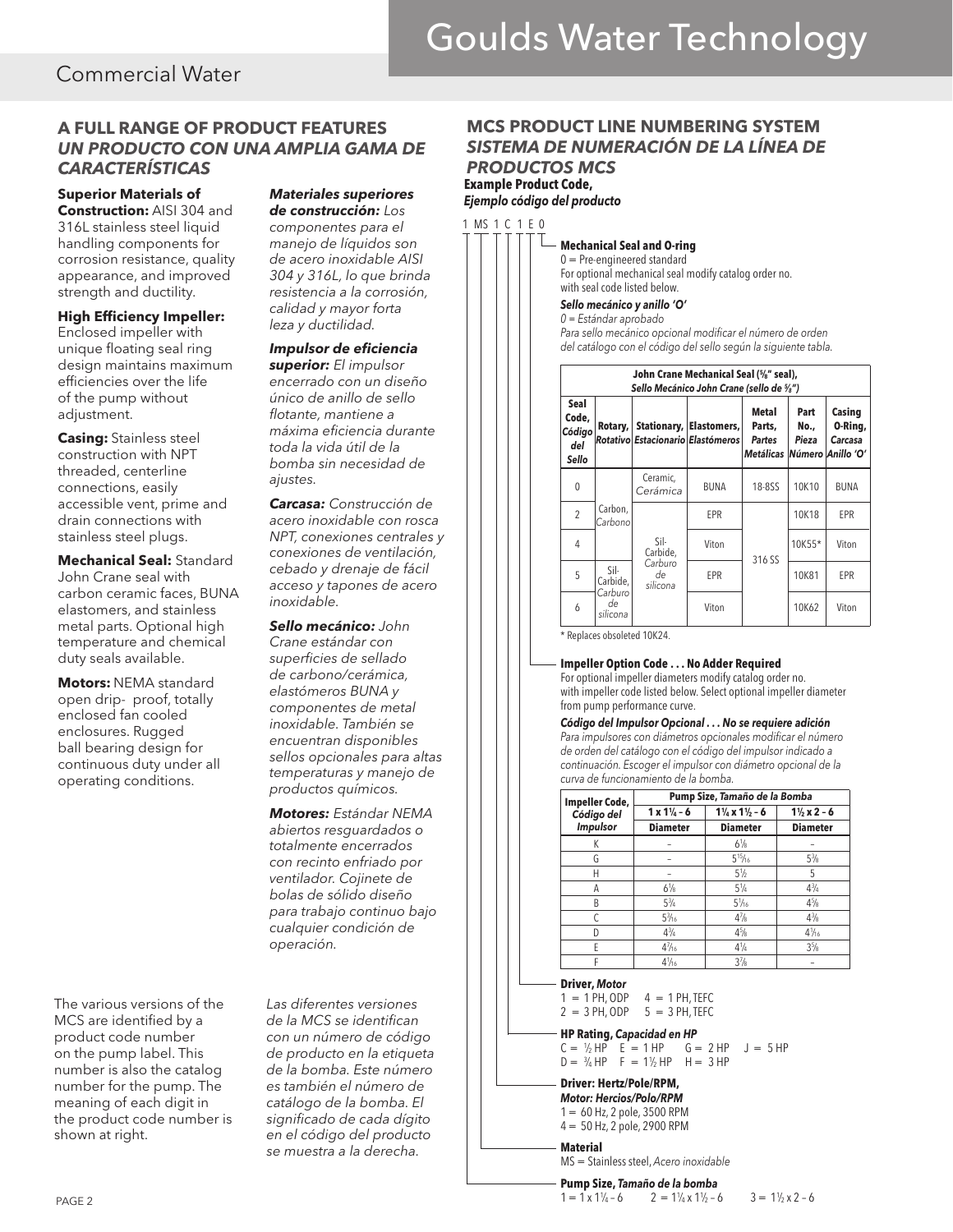# **PERFORMANCE COVERAGE (60 HZ)** *RANGO DE OPERACIÓN (60 HZ)*



### **NOTES:**

Not recommended for operation beyond printed H-Q curve.

For critical application conditions consult factory.

Not all combinations of motor, impeller and seal options are available for every pump model. Please check with G&L Pumps on non-cataloged numbers.

All standard 3500 RPM ODP and TEFC motors supplied by Goulds Water Technology, have minimum of 1.15 service factor. Standard catalog units may utilize available service factor. Any motors supplied other than Goulds Water Technology check available service factor.

### *NOTAS:*

*No se recomienda para funcionamiento superior al indicado en la curva H-Q.*

*Para condiciones de aplicaciones críticas consultar con la fábrica.*

*No todas las combinaciones de motor, impulsor y sellos se encuentran disponibles para todos los modelos de bomba. Por favor consultar con G&L Pumps sobre los números no catalogados.*

*Todos los motores estándar de 3500 RPM, ODP (abiertos resguardados) y TEFC (totalmente encerrados con enfriamiento forzado) provistos por Goulds Water Technology tienen un factor mínimo de servicio de 1,15. Las unidades estándar de catálogo pueden utilizar el factor de servicio disponible. Verificar el factor de servicio disponible de todo motor no provisto por Goulds Water Technology.*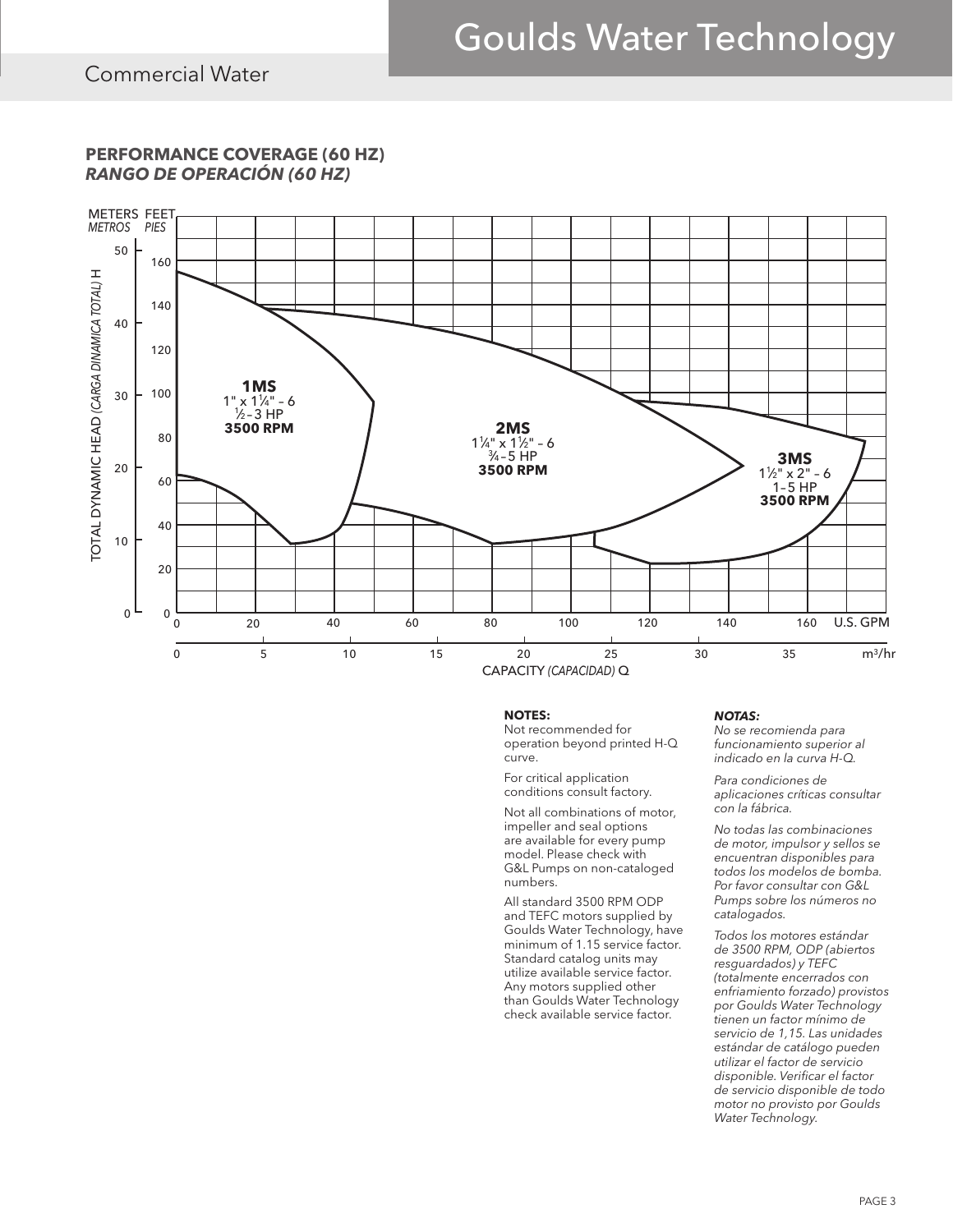# Commercial Water

## **MCS CLOSE COUPLED PUMP MAJOR COMPONENTS: MATERIALS OF CONSTRUCTION**  *MATERIALES DE CONSTRUCCIÓN DE LOS PRINCIPALES COMPONENTES DE LA BOMBA MCS DE ACOPLAMIENTO CERRADO*



| Item No.,<br>Parte No. | Description,<br><b>Descripción</b>                                            | Materials,<br><b>Materiales</b>            |
|------------------------|-------------------------------------------------------------------------------|--------------------------------------------|
| 100                    | Casing, Carcasa                                                               | AISI 316L SS,                              |
| 101                    | Impeller, Impulsor                                                            | AISI 316L Acero inoxidable                 |
| 108                    | Motor adapter,<br>Adaptador del motor                                         | Aluminum, Aluminio                         |
| 123                    | Deflector, Deflector                                                          | <b>BUNA-N</b>                              |
| 184                    | Seal housing,<br>Alojamiento del sello                                        | AISI 316LSS,<br>AISI 316L Acero inoxidable |
| 347                    | Guidevane, Difusor                                                            |                                            |
| 349                    | Seal ring, guidevane;<br>Anillo del sello, difusor                            | <b>BUNA-N</b>                              |
| 370                    | Socket head screws, casing;<br>Encajes de tornillos,<br>carcasa               | AISI 410 SS,<br>AISI 410 Acero inoxidable  |
| 371                    | Bolts, motor;<br>Bulones, motor                                               | Steel,<br>Acero                            |
| 383                    | Mechanical seal, Sello mecánico                                               | see chart, ver tabla                       |
| 408                    | Drain and vent plug, casing;<br>Tapones de drenaje y ventilación,<br>carcasa  | AISI 316LSS,<br>AISI 316L Acero inoxidable |
| 412 <sub>R</sub>       | O-ring, drain and vent plug;<br>Anillo 'O', tapón de drenaje<br>y ventilación | Viton                                      |
| 513                    | O-ring, casing; Anillo 'O', carcasa                                           |                                            |
| Motor<br>Motor         | NEMA standard, 56Y flange;<br>NEMA estándar, brida 56Y                        |                                            |

### **MCS CLOSE COUPLED – DIMENSIONS, WEIGHTS AND SPECIFICATIONS**  *MCS ACOPLE CERRADO – DIMENSIONES, PESOS Y ESPECIFICACIONES*





**Dimensions and Weights – Determined by Pump,** *Dimensiones y peso – Determinados por la bomba*

| Pump,<br><b>Bomba</b> | Suct.,<br><b>Aspiración</b> | Disch.,<br>Descarga | НP                | W         |            |           |            | Wt. Less Motor,<br>Peso sin motor |
|-----------------------|-----------------------------|---------------------|-------------------|-----------|------------|-----------|------------|-----------------------------------|
| 1 MS                  | .25(32)                     | .00(25)             | $\frac{1}{2}$ -3  | 1.65 (42) | 4.38 (111) | 2.00 (51) | 5.38 (137) | 6(2.7)                            |
| 2 MS                  | 1.50(38)                    | 1.25 (32)           | $\frac{3}{4} - 5$ | 2.09(53)  | 4.50 (114) | 2.12(54)  | 5.94 (151) | 7(3.2)                            |
| 3 MS                  | 2.00(51)                    | 1.50(38)            | 1-5               | 2.09(53)  | 4.62 (117) | 2.12 (54) | 5.12 (130) | (3.2)                             |

### **Dimensions and Weights – Determined by Motor,** *Dimensiones y peso – Determinados por el motor*

| Motor Length and Weights, Longitud y peso del motor |             |              |                          |                     |                     |                     |             |                     |  |
|-----------------------------------------------------|-------------|--------------|--------------------------|---------------------|---------------------|---------------------|-------------|---------------------|--|
| HP                                                  |             |              | 1 Phase, Monofásicos     |                     | 3 Phase, Trifásicos |                     |             |                     |  |
|                                                     |             | <b>ODP</b>   | <b>TEFC</b>              |                     | <b>ODP</b>          |                     | <b>TEFC</b> |                     |  |
|                                                     |             | Weight, Peso |                          | <b>Weight, Peso</b> |                     | <b>Weight, Peso</b> |             | <b>Weight, Peso</b> |  |
| $\frac{1}{2}$                                       | 10.88 (276) | 24 (10.9)    | 11.56 (294)              | 30(13.6)            | 10.38 (264)         | 24 (10.9)           | 10.31 (262) | 19 (8.6)            |  |
| $\frac{3}{4}$                                       | 10.88 (276) | 26(11.8)     | 12.38 (315)              | 33 (14.9)           | 10.62 (270)         | 25(11.3)            | 11.06 (281) | 21(9.5)             |  |
|                                                     | 11.62 (295) | 27(12.2)     | 12.31 (313)              | 37(16.8)            | 11.12 (282)         | 26 (11.8)           | 11.06 (281) | 23 (10.4)           |  |
| $1\frac{1}{2}$                                      | 13.62 (346) | 28 (12.7)    | 13.56 (344)              | 40 (18.1)           | 11.62 (295)         | 28 (12.7)           | 11.38 (289) | 29(13.1)            |  |
| 2                                                   | 12.62 (321) | 30(13.6)     | 13.56 (344)              | 42 (19)             | 11.62 (295)         | 31<br>(14)          | 12.81 (327) | 36(16.3)            |  |
| 3                                                   | 12.44 (316) | 36(16.3)     | 14.31 (363)              | 48 (21.7)           | 12.38 (315)         | 34 (15.4)           | 15.06 (383) | 40 (18.1)           |  |
| 5                                                   | 14.03 (356) | 48 (21.7)    | $\overline{\phantom{0}}$ |                     | 14.03 (356)         | 46 (20.8)           |             |                     |  |

Clockwise rotation viewed from drive end. Rotación en dirección de las agujas del reloj visto desde el extremo del motor.

### **NOTES:**

- 1. Pumps will be shipped with top vertical discharge as standard. For other orientations, remove casing screws, rotate to desired position, and tighten 6mm screws to 5 – 6 lbs./ft.(6.8-8  $N_{\bullet}$ m $)$
- 2. Dimensions in inches and millimeters (mm). Weight in pounds and kilograms (kg).
- 3. Motor dimensions may vary with motor manufacturer.
- 4. Not to be used for construction purposes unless certified.

### *NOTAS:*

- *1. Las bombas se entregan con la descarga vertical superior estándar; para una orientación diferente, retirar los tornillos de la carcasa, hacer girar hasta la posición deseada y ajustar los bulones de 6 mm a 5-6 libras/pie (6,8-8 N-m).*
- *2. Dimensiones en pulgadas y milímetros (mm), peso en libras y kilogramos (kg).*
- *3. Las dimensiones del motor pueden variar de acuerdo al fabricante.*
- *4. No utilizar para fines de construcción a menos que estén certificadas.*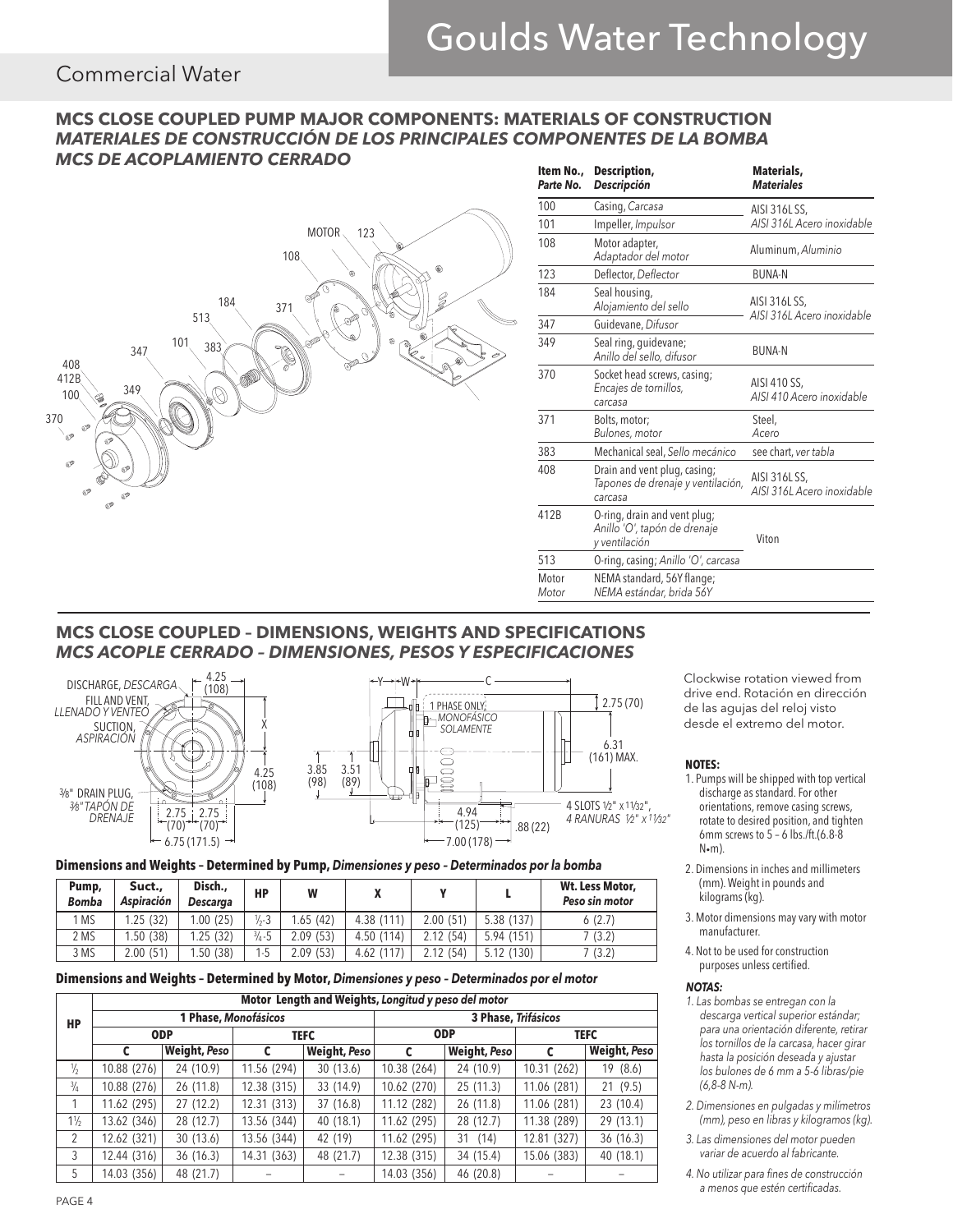# Goulds Water Technology

# Commercial Water

# **PERFORMANCE CURVES – 60 HZ, 3500 RPM** *CURVAS DE DESEMPEÑO – 60 HZ, 3500 RPM*



| <b>Ordering</b><br>Code,<br>Código<br>de Pedido | Standard<br><b>HP Rating,</b><br>Capacidad<br><b>HP</b> estándar | Imp.<br>Dia.               |
|-------------------------------------------------|------------------------------------------------------------------|----------------------------|
| F                                               | $\frac{1}{2}$                                                    | $4\frac{1}{16}$ "<br>spec. |
| F                                               | $\frac{1}{2}$                                                    | $4\frac{7}{16}$            |
| D                                               | $\frac{3}{4}$                                                    | $4\frac{3}{4}$             |
| C                                               | 1                                                                | $5\frac{3}{16}$            |
| B                                               | $1\frac{1}{2}$                                                   | $5\frac{3}{4}$             |
|                                                 | 2                                                                | $6\frac{1}{8}$             |

**NOTE:** Although not recommended, the pump may pass a 1/16" sphere.

*NOTA: Si bien no se recomienda, la bomba puede pasar una esfera de 1⁄16".*

| <b>Ordering</b><br>Code,<br>Código<br>de Pedido | <b>Standard</b><br><b>HP Rating,</b><br>Capacidad<br><b>HP</b> estándar | Imp.<br>Dia.     |
|-------------------------------------------------|-------------------------------------------------------------------------|------------------|
| F                                               | $\frac{3}{4}$                                                           | $3\frac{7}{8}$ " |
| F                                               | 1                                                                       | 41/4             |
| D                                               | $1\frac{1}{2}$                                                          | $4\frac{5}{8}$   |
| C                                               | $\overline{2}$                                                          | $4\frac{7}{8}$   |
| B                                               | 3                                                                       | $5\frac{1}{16}$  |
| Α                                               | 3                                                                       | $5\frac{1}{4}$   |
| Н                                               | 5                                                                       | $5\frac{1}{2}$   |
| G                                               | 5                                                                       | $5^{15}/_{16}$   |
| K                                               | 5                                                                       | $6\frac{1}{8}$   |

**NOTE:** Although not

recommended, the pump may pass a  $\frac{3}{16}$ " sphere.

*NOTA: Si bien no se recomienda, la bomba puede pasar una esfera de 3⁄16".*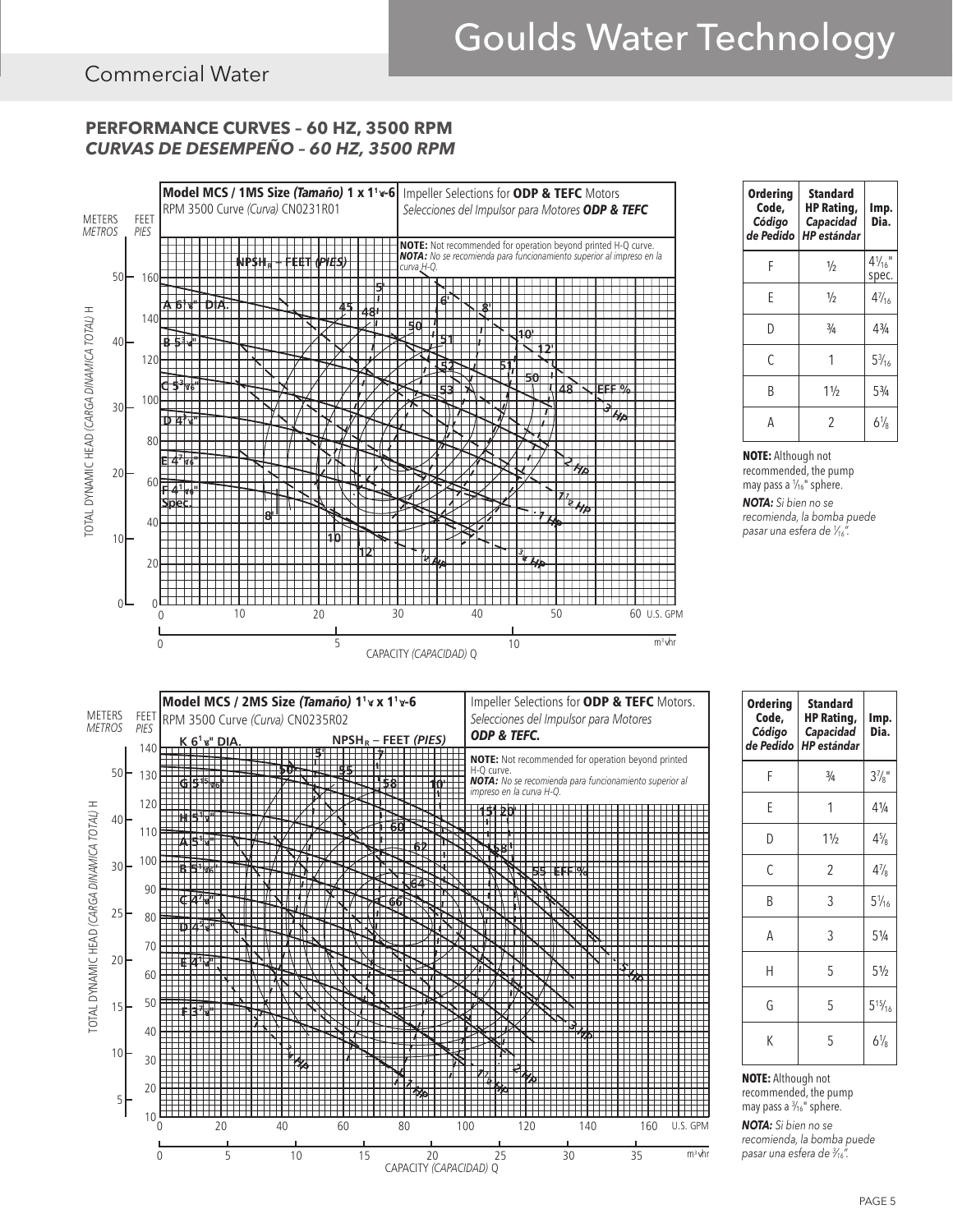# Goulds Water Technology

# Commercial Water

## **PERFORMANCE CURVES – 60 HZ, 3500 RPM** *CURVAS DE DESEMPEÑO – 60 HZ, 3500 RPM*



#### **Ordering Standard**<br>Code, HP Rating **Code, HP Rating, Imp.** *Código Capacidad* **Dia.** *de Pedido HP estándar*  $E \begin{bmatrix} 1 & 3\frac{5}{8} \end{bmatrix}$ **∕**  $D$  1½ ⁄  $4\frac{1}{16}$  $C \begin{array}{|c|c|c|c|c|} \hline \end{array}$  2  $\begin{array}{|c|c|c|c|} \hline \end{array}$  43, ⁄  $4\frac{3}{8}$  $\begin{array}{|c|c|c|c|c|c|} \hline \text{B} & \text{3} & \text{45} \ \hline \end{array}$ ⁄  $4\frac{5}{8}$  $A = \begin{array}{ccc} 3 & 4\frac{3}{4} \end{array}$ H | 5 | 5 G | 5 |  $5^3$ ⁄  $5\frac{3}{8}$

**NOTE:** Although not recommended, the pump may pass a 11/<sub>32</sub>" sphere.

*NOTA: Si bien no se recomienda, la bomba puede pasar una esfera de 11⁄32".*

### **PERFORMANCE CURVES – 50 HZ, 2900 RPM** *CURVAS DE DESEMPEÑO – 50 HZ, 2900 RPM*



| <b>Optional Impeller,</b><br><b>Impulsor Opcional</b> |                 |  |
|-------------------------------------------------------|-----------------|--|
| <b>Ordering Code,</b><br>Código de Pedido             | Dia.            |  |
| А                                                     | $6\%$ "         |  |
| B                                                     | $5\frac{3}{4}$  |  |
| C                                                     | $5\frac{3}{16}$ |  |
| D                                                     | 43/4            |  |
| F                                                     | $4\frac{7}{16}$ |  |
| F                                                     | $4\frac{1}{4}$  |  |

**NOTE:** Although not recommended, the pump may pass a 1/<sub>16</sub>" sphere.

*NOTA: Si bien no se recomienda, la bomba puede pasar una esfera de 1⁄16".*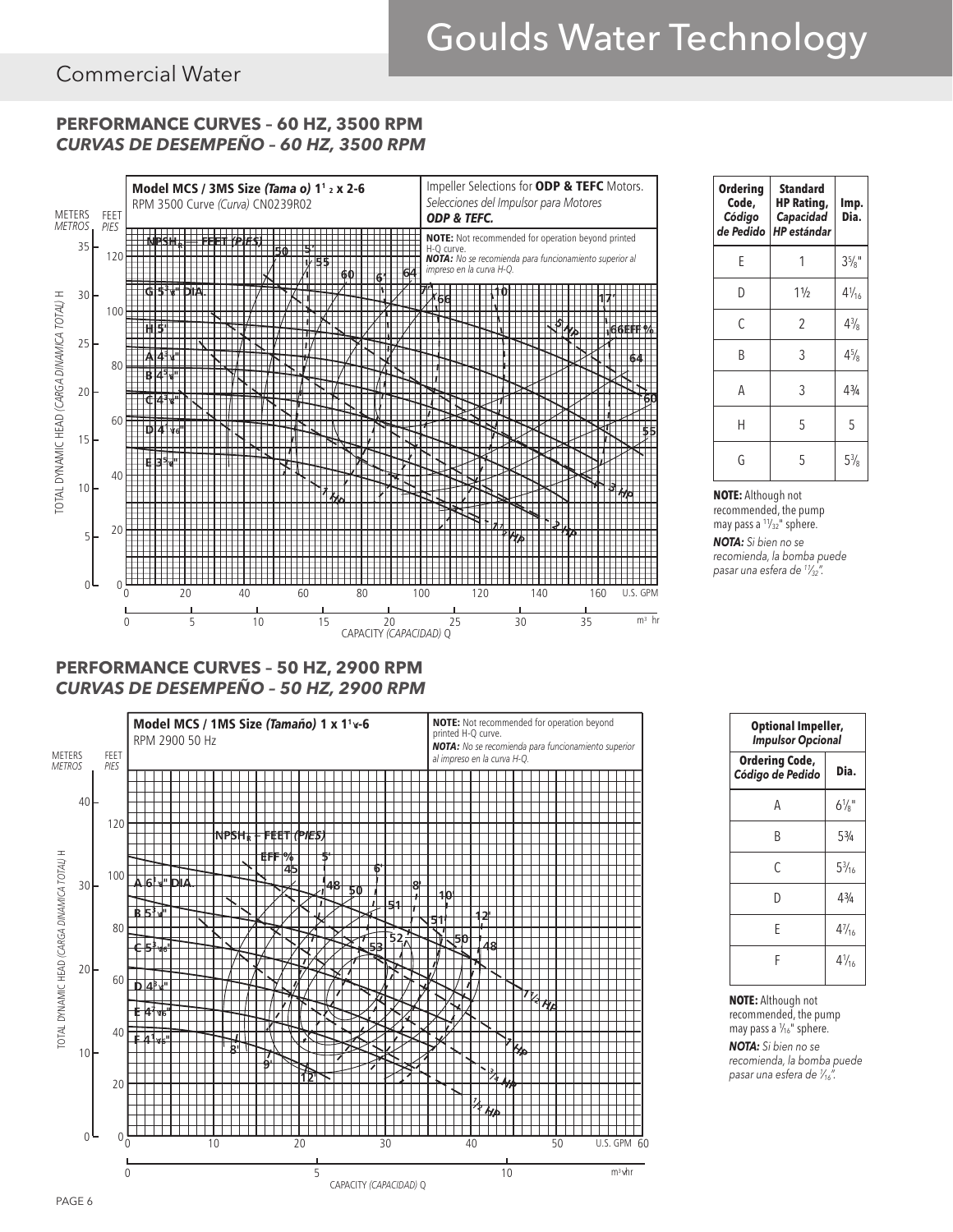# Goulds Water Technology

# Commercial Water

## **PERFORMANCE CURVES – 50 HZ, 2900 RPM** *CURVAS DE DESEMPEÑO – 50 HZ, 2900 RPM*



| <b>Optional Impeller,</b><br><b>Impulsor Opcional</b> |                  |  |
|-------------------------------------------------------|------------------|--|
| <b>Ordering Code,</b><br>Código de Pedido             | Dia.             |  |
| К                                                     | $6\frac{1}{8}$ " |  |
| G                                                     | $5^{15}/_{16}$ " |  |
| Н                                                     | $5\frac{1}{2}$   |  |
| А                                                     | $5\frac{1}{4}$   |  |
| В                                                     | $5\frac{1}{16}$  |  |
| C                                                     | $4\frac{7}{8}$   |  |
| D                                                     | $4\frac{5}{8}$   |  |
| E                                                     | $4\frac{1}{4}$   |  |
| F                                                     | $3\frac{7}{8}$   |  |

**NOTE:** Although not recommended, the pump may pass a 3/16" sphere.

*NOTA: Si bien no se recomienda, la bomba puede pasar una esfera de 3⁄16".*

| <b>Optional Impeller,</b><br><b>Impulsor Opcional</b> |                  |  |
|-------------------------------------------------------|------------------|--|
| <b>Ordering Code,</b><br>Código de Pedido             | Dia.             |  |
| G                                                     | $5\frac{3}{8}$ " |  |
| Н                                                     | 5                |  |
| А                                                     | $4\frac{3}{4}$   |  |
| B                                                     | $4\frac{5}{8}$   |  |
| C                                                     | $4\frac{3}{8}$   |  |
| D                                                     | $4\frac{1}{16}$  |  |
| F                                                     | $3\frac{5}{8}$   |  |

**NOTE:** Although not recommended, the pump may pass a 11/32" sphere.

*NOTA: Si bien no se recomienda, la bomba puede pasar una esfera de 11⁄32".*